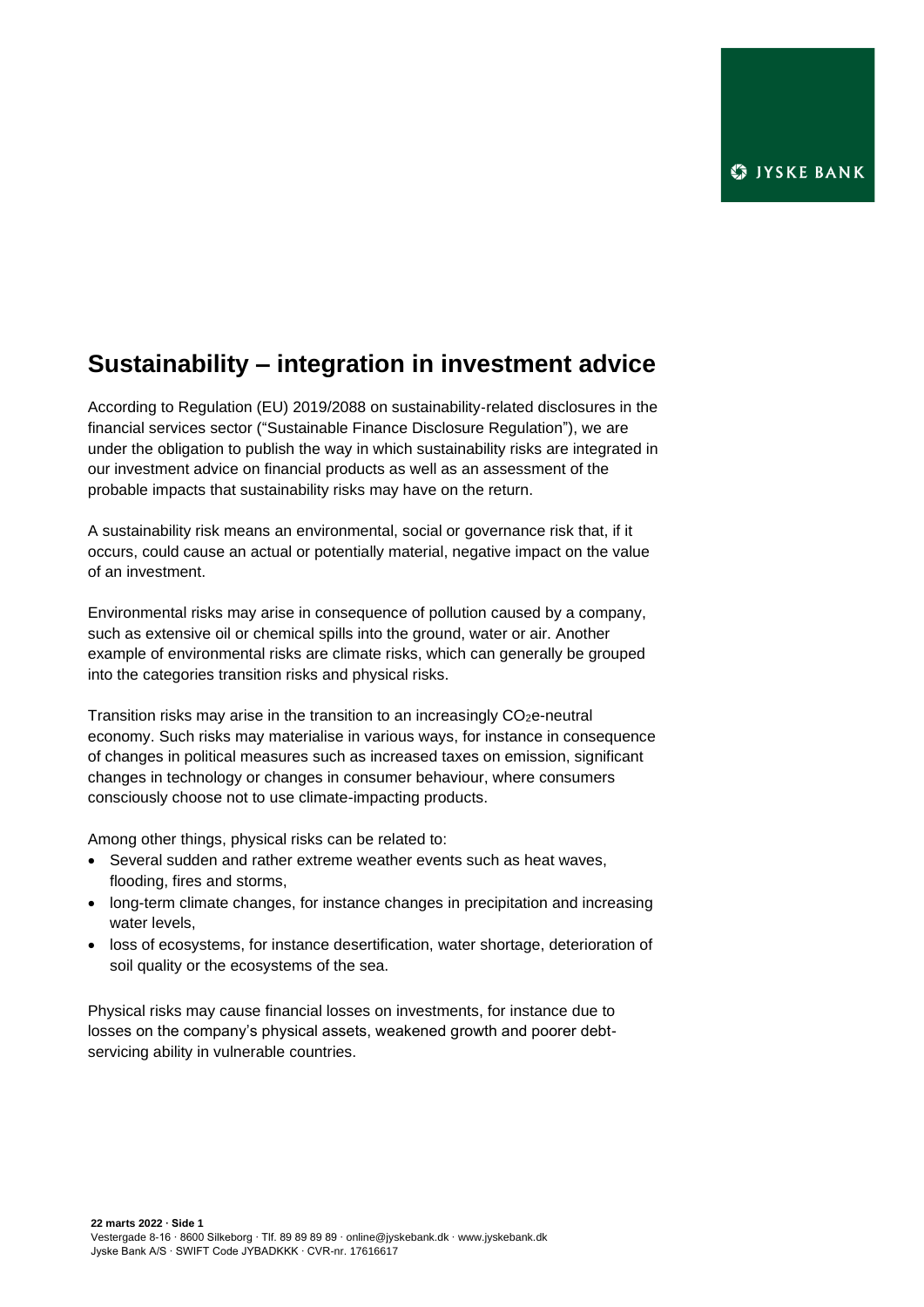Examples of other sustainability risks are social risks that may arise in consequence of problematic social conditions, such as violation of human rights, poor working conditions, child labour, health issues, inequality and discrimination. Other examples are governance risks, which may arise in connection with problematic staff and governance issues such as corruption, conflicts of interest and tax affairs that are open to criticism.

Financial products are exposed to sustainability risks, which may have an adverse effect on the value of returns. The consequences of sustainability risks vary across companies, sectors, markets and asset classes. Some companies, sectors and markets are in particular exposed to sustainability risks and hence they may pose a heightened risk of financial losses. Energy companies are, for instance, known to be big emitters of greenhouse gases and may be subject to substantial regulatory pressure, and therefore investments in such companies may pose a heightened risk of financial losses.

Below is a description of how Jyske Bank integrates sustainability risks in various advisory services situations.

## **Advice about funds administered by Jyske Invest Fund Management A/S.**

Part of the product universe about which Jyske Bank offers advisory services to its clients are investment funds administered by Jyske Invest Fund Management A/S. In these funds sustainability risks have been integrated in the underlying investment processes. Read more about how sustainability risks are integrated in the section on "Sustainability risks – integration in the investment process".

We may use knowledge about the funds' integration of sustainability risks in our investment advice but information about sustainability risks is not systematically integrated in the investment advice.

## **Advisory services on investment funds from external asset managers**

In our advisory services about investment funds from external asset managers we are dependent on the asset managers of the products about which we offer advisory services integrating sustainability risks in the investment decisions.

We may incorporate such knowledge in our investment advice but sustainability risks are not systematically integrated in our investment advice processes.

## **Advice on equities**

When giving advice about equities, our investment advisers have access to an internal tool where information on companies' sustainability risks is available. The investment tool can, for example, provide information on companies' ESG rating